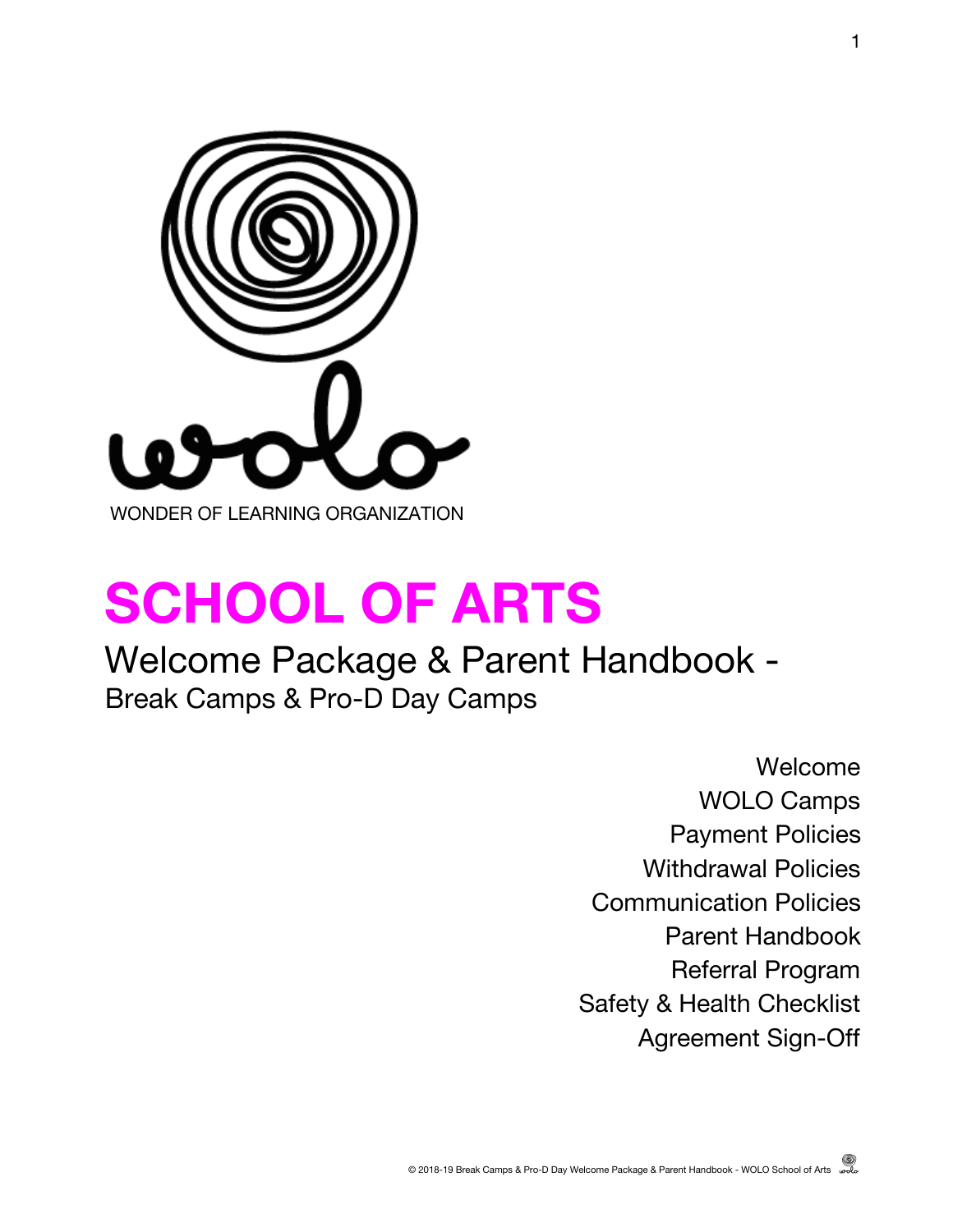## **WELCOME**

We are pleased you have chosen Wonder of Learning Organization and would like to extend our warmest welcome to you. We look forward to working with you and your family to provide quality care for your child in a safe and nurturing environment.

The intention of the Parent Handbook is to provide parents and guardians with the information they will require to have a successful working relationship with the WOLO Team.

All new families shall have the opportunity to review the Parent Handbook online or by booking an appointment with the WOLO Director or Program Supervisor. Amendments, additions, or deletions to this handbook will be provided to families currently attending the centre by way of email or other centre bulletin posting, or through the newsletter, and to new families through periodic updates to this manual throughout the year as required.

This handbook shall be reviewed no less than once per year by the program director(s), WOLO director(s), or a combination of the two. Families are encouraged to provide feedback on policies and procedures that affect them through the use of the comment and suggestion box, or through discussion or emails with the program director at any time during the year. Families are encouraged to provide their feedback in writing so we have a record of when the feedback was provided as well as the details.

Please take a few moments to familiarize yourself with our program policies and family handbook.

Warmest, WOLO Team

#### **Our WOLO Philosophy**

At WOLO, our aim is to provide an environment that invites active engagement and exploration for all children in our care. Our belief is that educators must take into account each child's interests, needs and strengths in order to successfully co-create the curriculum with the children.

We understand that each child is unique and will approach their learning in a variety of ways. We strive to accommodate each type of learner through the activities, equipment and materials offered.

The staff at WOLO recognize social and emotional development as fundamental to each child's success. Through positive teaching/modelling of these important life skills, it is our belief that children can reach their full potential. By building strong, nurturing and caring relationships, children will be primed for pro-social behaviour.

#### **At WOLO, we aim to:**

- 1. Co-create a stimulating and an evolving environment to foster children's love of learning
- 2. Model positive prosocial behaviours to strengthen the social-emotional development of children in our care.
- 3. Foster autonomy by respecting the needs of all the children as unique and individual, using encouragement to help build self-esteem.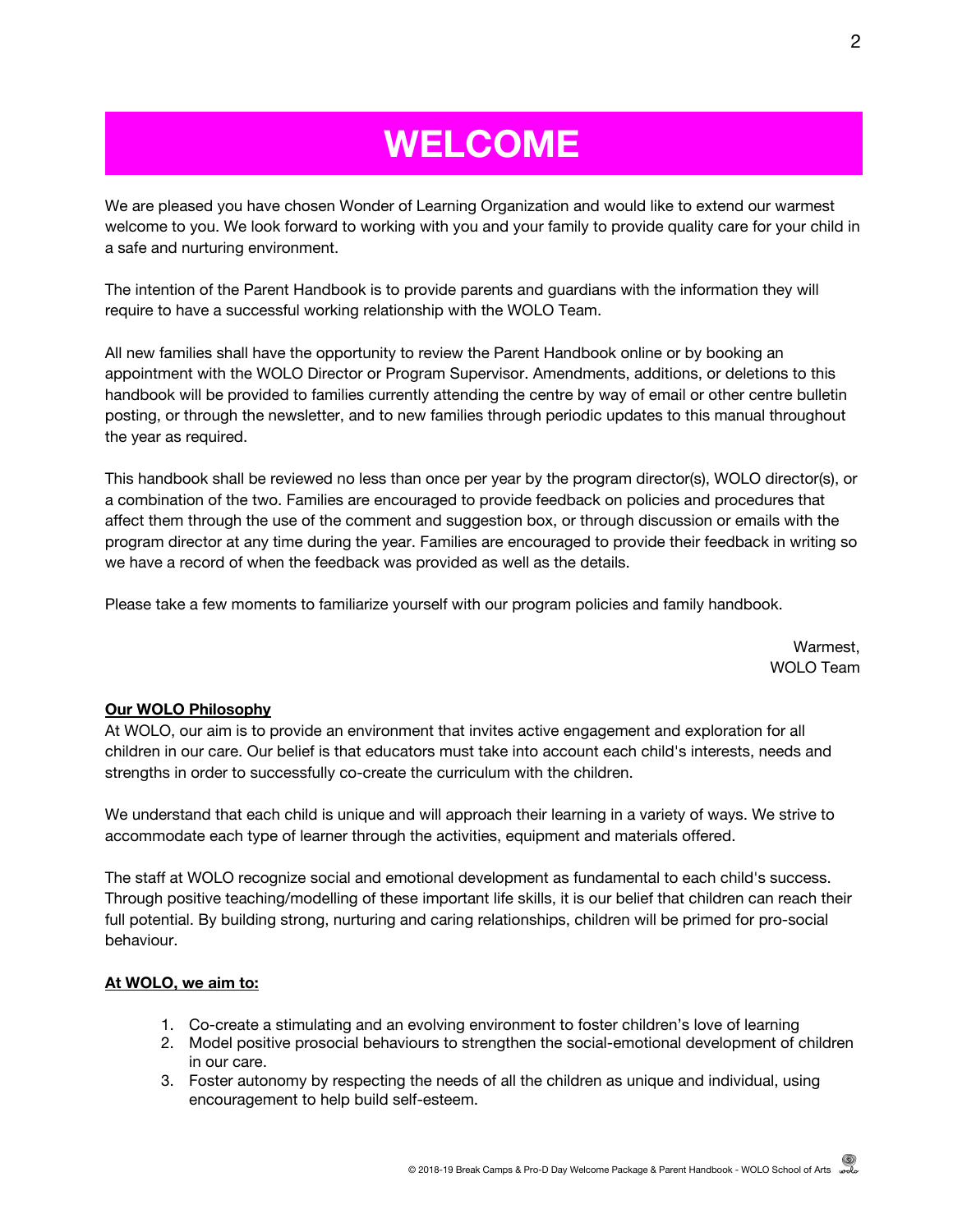- 4. Work closely with our community as actively involved citizens, embarking on regular local field trips as well as having guest speakers come into our centre to share their knowledge and/or skills.
- 5. Work closely with all educators and parents by observing and planning curriculum based on the children's interests as well as exchange of ideas.
- 6. Adhere to the guidelines of the British Columbia Ministry of Education's Early Learning Framework in order to support all domains of child development.
- 7. Hold a strong image of the child as competent, capable, full of wonder and curiosity.
- 8. We believe that each child is an important member of our classroom community.
- 9. Encourage children to use their peers as resources.
- 10. Allow children to be creative without direction.
- 11. To create an environment where children have a healthy and positive school-like experience.
- 12. Provide interesting natural & recycled materials for the children to explore.

#### **Best Strategies to Learning**

WOLO utilizes the best strategies to build curiosity and compassion in children. WOLO's curriculum incorporates Reggio Emilia and Montessori principles, emergent curriculum and inquiry based learning.

### **2018-19 WOLO CAMPS**

WOLO offers spring break camps, winter break camps, summer break camps and pro-D day camps for preschool age and school age. Please refer to our online website for more information on each camp and for online registration.

The exciting assortment of themed activities we offer opens doors to new skills, experiences and budding friendships. Carefully tailored for your child's age and ability, every camp has the goal of setting out a fun and safe environment for kids to learn and play. No matter which camp you choose, the path to amazing memories is just ahead.

For weeklong camp will be a themed specialized camp with specialized teachers. At the same time, your child may engage in piano lessons, cooking, dancing, and yoga, playing outside at the park, sports, a field trip, creating art, and participating in cooperative learning games!

Before care (8am-9am) and after care (3pm-6pm) is available for all camps. Please inquire directly. Rates are \$10 per hour.

|             | ★ Pro-D Day Camps (9am-3pm)    |        |                 |        |
|-------------|--------------------------------|--------|-----------------|--------|
| 2018 Dates: | Sept 21                        | Oct 19 | Nov 9           |        |
| 2018 Dates: | Jan 25                         | Feb 15 | Apr 29          | May 17 |
|             | ★ Winter Break Camps (9am-3pm) |        |                 |        |
| 2018 Dates: | Dec 26 - Dec 28                |        | Jan 02 - Jan 04 |        |
|             | ★ Spring Break Camps (9am-3pm) |        |                 |        |
| 2019 Dates: | Mar 18 - Mar 22                |        | Mar 25 - Mar 29 |        |
|             |                                |        |                 |        |

★ **Summer Break Camps (9am-3pm)**

2019 Dates: Every week from July 02 - Aug 30

**\*\*\*Buy 5-day pro-d camps and receive 10% off.**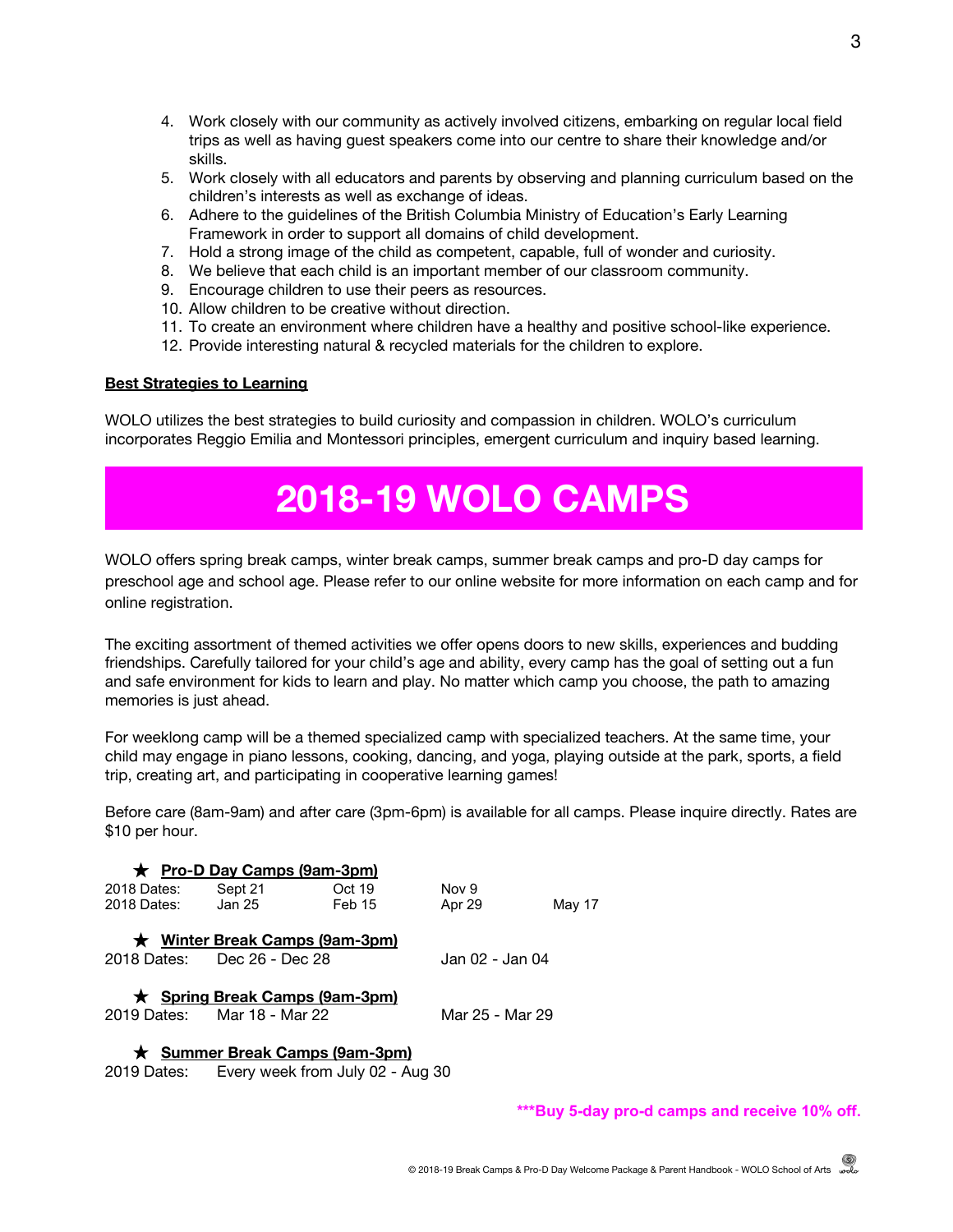## **PAYMENT POLICIES**

#### **Payments**

We accept cash, credit card, E-transfer and cheques. In order to reserve my child's space, the full fees must be paid for at the time of booking. All fees are due and payable at time of booking. All NSF cheques will be subject to a \$30.00 surcharge. No refunds/credits will be given once a cheque is cashed.

#### **Late Fees**

I will abide by the program's hours of operation and will pay for the full hour if late pick-up exceeds 5 minutes. Consistent late pick-ups may result in withdrawal of services.

#### **Issuance of Invoices and/or Receipts**

WOLO does not provide invoices or reminders on a monthly basis. An official receipt for fees paid will be issued in February of each year for the preceding year. Please retain this receipt for income tax purposes. This will be available only upon email request.

#### **Drop-In Session**

Subject to availability. Please inquire admin directly.

#### **Discounts**

Offered for families with three or more students enrolled.

### **WITHDRAWAL POLICIES**

#### **Cancellation**

All camps need a minimum number of registrations to run. Camps may be canceled due to insufficient registrations. Full refunds will be issued for any programs canceled by WOLO. You will have the option to transfer to another camp week or day and/or use it as a credit for all other WOLO School of Art programs.

#### **Withdrawal**

To receive a full refund, a minimum of 2 weeks notice of withdrawal is required through email. All refunds made with a minimum of 2 weeks notice will include an administration fee of \$20 applied to each person per a program.

Less than a minimum of 2 weeks notice will result in no refund and/or transfers. There is no charge for same day refunds.

#### **Termination**

Termination of camps may be initiated by the centre under various circumstances, including but not limited to:

- 1. Failure to keep program fees up to date
- 2. Failure of families to adhere to centre policies and procedures as outline in this manual and any future updates provided
- 3. If a child puts staff or other children's safety at risk
- 4. If staff feel the program is not meeting the needs of the child and/or family
- 5. If a child is exhibiting destructive behaviour which does not improve with intervention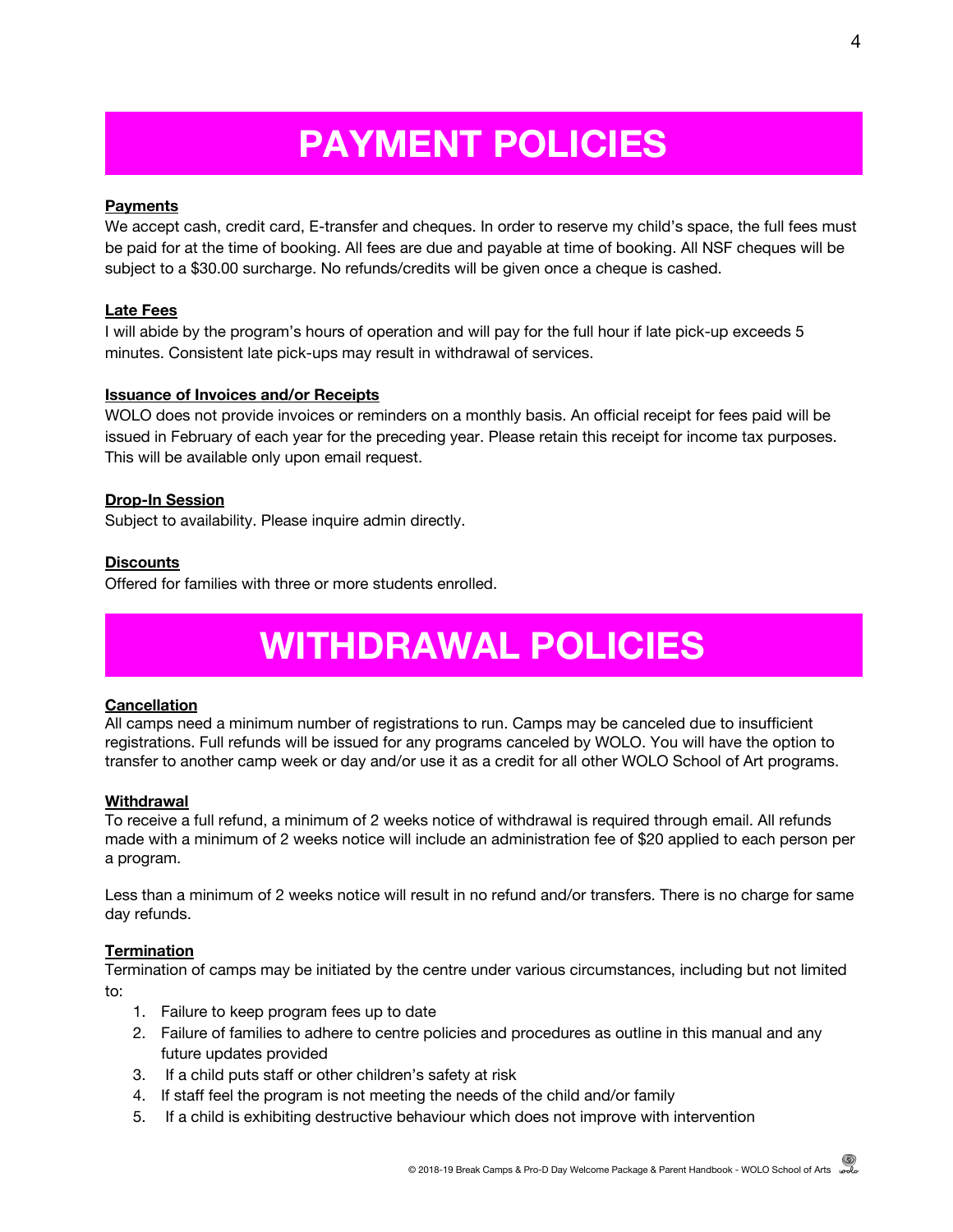In the event of a centre initiated termination, written notice of such will be provided to the family. It is the intention of the centre to pursue as many avenues of assistance and intervention in assisting with meeting the needs of all the families enrolled in the centre as possible, however this cannot be at the expense of providing quality service to other clients.

Written observations of children behaviours, interactions, development, interests, etc. will be kept on file in an effort to attempt to assist with any challenges the child may be experiencing. Additionally, written documentation of incidents and the strategies used while handling these incidents will also be recorded by the centre's staff and maintained on the child's file. There will be no refund of remaining fees for the camp of termination, however any payments paid in advance and not exercised will be refunded to the family.

### **COMMUNICATION POLICIES**

#### **Parent Feedback / Questions**

Please schedule a time through email with the School of Arts Director for any of these scenarios:

- 1. Questions about curriculum
- 2. Financial concerns
- 3. School policies and/or procedures

Please schedule a time through email with the administration for all other scenarios, including:

- 1. Calendar of events
- 2. Newsletters / Updates
- 3. School Closures
- 4. Attendance
- 5. Alternative payments & Late payments

WOLO will communicate with families primarily through the following:

#### **WellnessLIving**

Login to your ac count to retrieve information on registered classes and lessons and payments.

#### **Newsletters**

Newsletters will be sent out periodically through Mailchimp.

#### **Website**

● **WOLO News:** <http://www.wonderoflearning.ca/wolonews.html>

#### **Bulletin Boards**

WOLO School of Arts has two bulletin boards: one located in the lobby and one at the back entrance. WOLO School of Arts will be updating the bulletin boards with important communication, news and updates as well as other programs offered at the centre.

#### **Social Media Pages**

Please follow and like our social media links which are updated regularly. There will be contests, giveaways, updates on new programs, and more!

**\*\*\*\*\*\***Updates on inclement weather can be found on our Facebook Page by 7am and by direct email.**\*\*\*\*\*\***

- **Facebook Page:** <https://www.facebook.com/wonderoflearning/>
- **Instagrams:**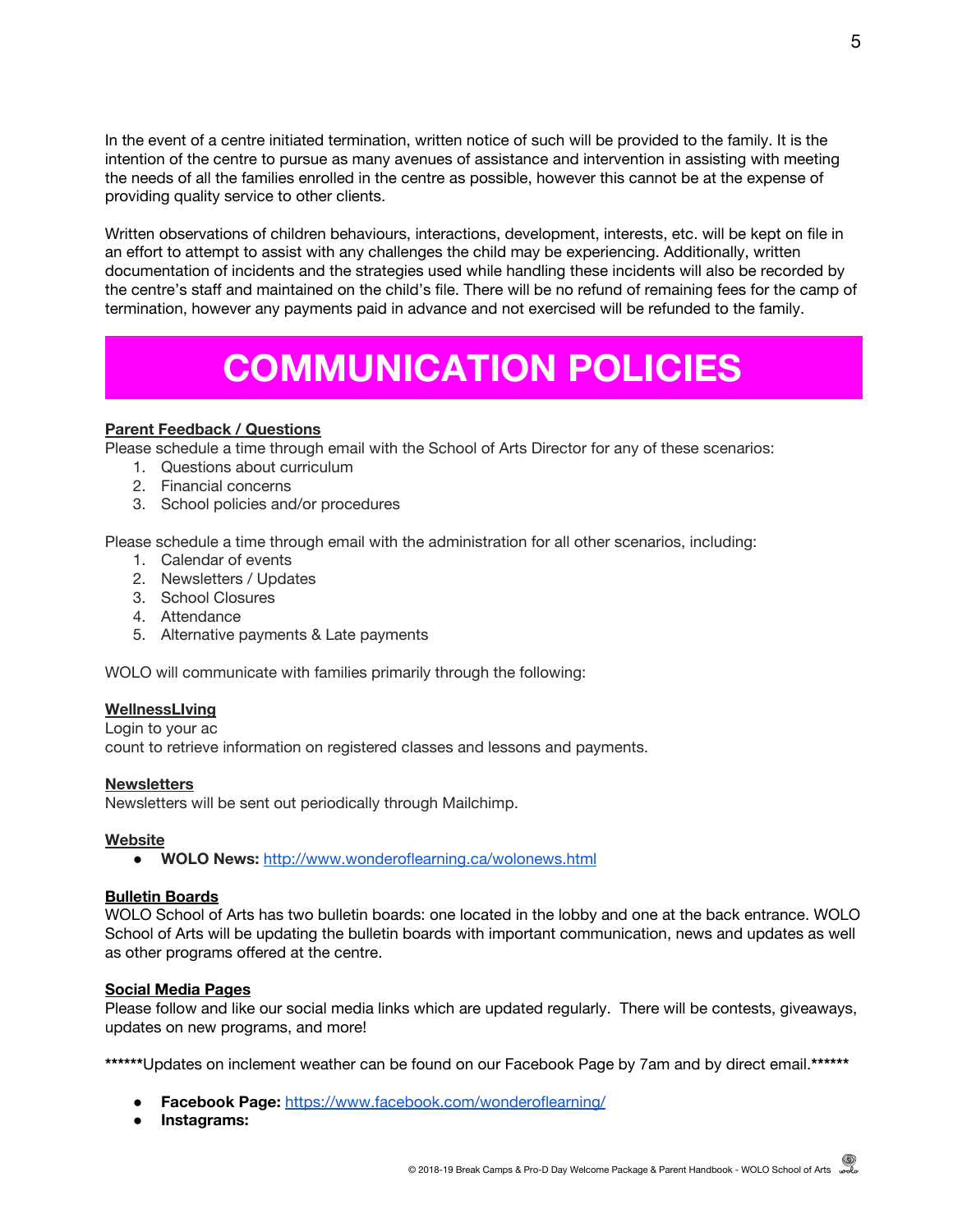- <http://www.instagram.com/wonderoflearning>
- [https://www.instagram.com/schoolofarts\\_wonderoflearning](https://www.instagram.com/schoolofarts_wonderoflearning/)

### **PARENT AGREEMENT**

Conditions may change from time to time and the centre reserves the right to change the terms of this agreement upon 90 days written notice to parents. This agreement is in effect until the child's enrollment status changes. As a parent and a member of WOLO Organization, I accept, understand, and agree to the following conditions of enrolment.

#### **Hours of Operation**

Monday through Friday 8:00 am – 6:00 pm \*In-Person admin Available 10:00 am - 5:00 pm

#### **Closure / Holidays**

A full listing of centre closure dates is provided on the main bulletin board when entering the facility and is updated on an annual basis. You will also receive a calendar with all dates that the centre will be closed on.

The Centre will close for the holidays listed below:

- ★ New Year's Day
- ★ Family Day
- **★** Easter Monday
- ★ Victoria Day
- ★ Canada Day
- ★ BC Day
- ★ Labour Day
- $\star$  Thanksgiving Day
- **★** Remembrance Day
- ★ Christmas Day
- ★ Boxing Day

#### **Waiting Area and/or Cubby Room**

Upon arrival, parents, please take off your shoes at the front or back entrance. Slippers are available for you to wear. Please bring indoor shoes for your children. Please help keep WOLO clean by tidying up after your children's drawings, toys, music books, etc. Please do not draw or colour on tables, chairs, or walls. Children under the age of 8 years old must be supervised at all times if they are in the building. If you require child care for siblings, drop-in care by the hour is available for children ages 2-5 next door.

#### **Assistance**

Admins may be completing other tasks around the centre. For immediate assistance, please use the "dinger" at the admin table. Or, leave a message on the clipboard.

#### **Lost and Found**

A bin is located in the waiting area. For all books/materials left behind, they will be placed in this box

#### **Parking**

Free parking is available behind and around the centre. No parking available at the front of the building between 3pm-6pm Monday to Fridays.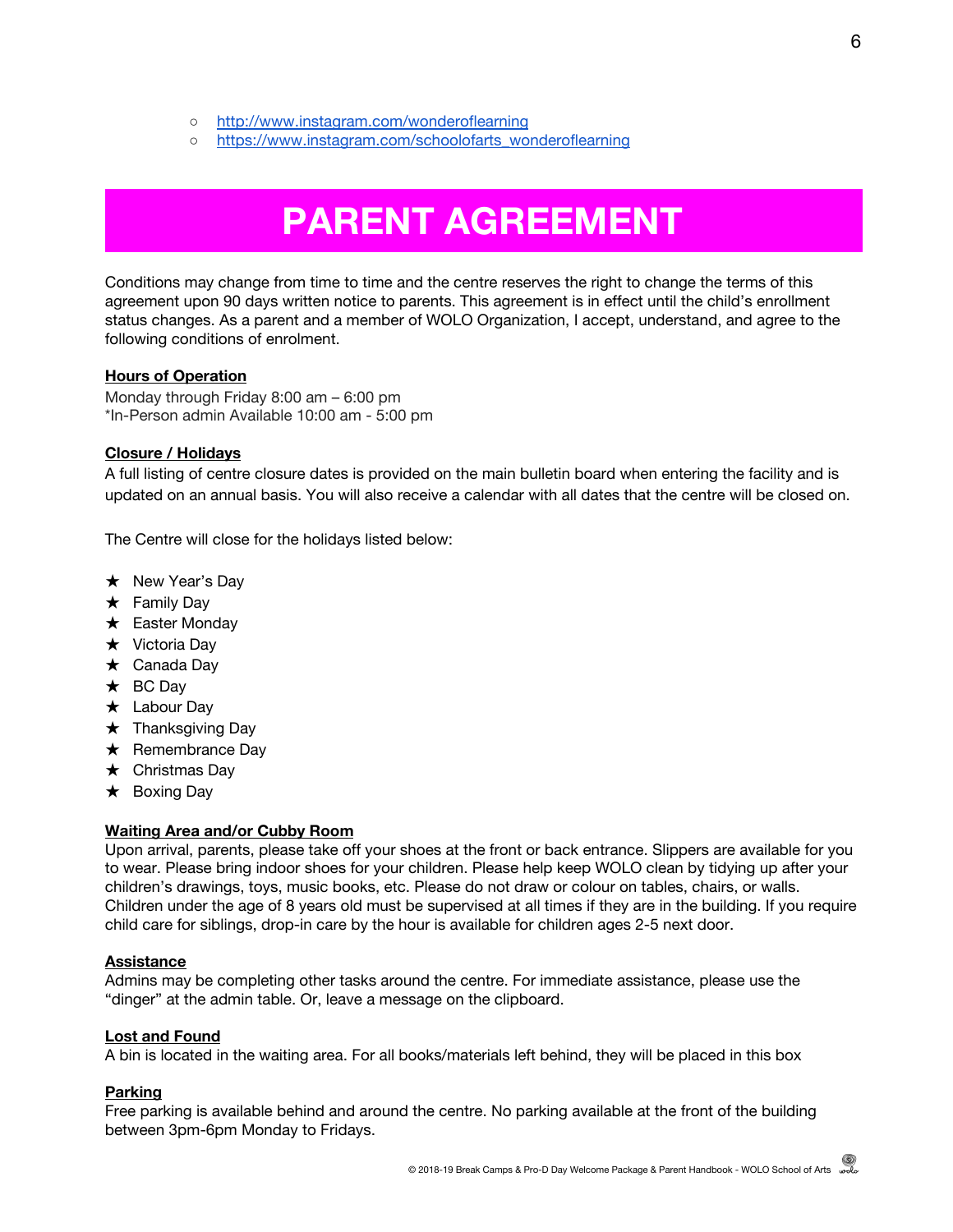#### **Photography**

With your permission, staff and children will take photographs and/or video recordings of your child. These images will solely be used in the centre as part of our practice to make children's learning visible to themselves and their families. Please ask us for a copy of your favourite photographs, we are happy to share them with families. We will also be placing a picture of your child in his/her files for identification purposes. We will request written permission if we want to use photos of your child for any other purposes.

#### **Children's Records**

I will complete and will keep updated the following documents as changes occur:

- 1. Emergency Consent Forms
- 2. Child Information Form
- 3. Immunization Record or Immunization Agreement

I will provide copies of all documents of persons who are legally restricted from access/contact with my child due to a Court Order/Separation Agreement. A copy of the relevant Court Order or Separation Agreement must be provided and any changes filed with the program and the Child Care Office immediately.

In order for WOLO to provide quality planning, care and programming, I will inform the centre (prior to partaking in a program) if my child requires extra support during their time at WOLO or is currently receiving one-on-one support. Personal information will be collected on a "need to know" basis for the operation of WOLO Organization.

#### **Care & Supervision**

At WOLO, children are ALWAYS supervised and we treat children in a respectful and caring manner to promote the child's sense of dignity and worth. They also have certain rights and responsibilities to treat each other with respect and care. Active and positive supervision and meaningful interactions are always at the forefront of our minds. Our intent is to model and provide quality care and education for children. Natural and logical consequences will be provided for guiding children. For more information on how we practice behavioural guidance, please speak to the Director.

#### **Sickness & Illness**

WOLO believes in promoting the health and safety of all persons involved with the centre, from clients to staff. In order to meet this goal, the centre observes the recommendations for controlling communicable diseases as outlined by the BC Licensing. Students with certain illnesses and infections must stay at home to ensure they receive appropriate care. This will also help prevent the infection from spreading to other children and staff in the school.

Children exhibiting any of the following symptoms or conditions shall not attend the centre:

- 1. Fever (24 hours from last fever reading)
- 2. Vomiting (24 hours from last incident)
- 3. Diarrhea (24 hours from last incident)
- 4. Continuous green or yellow nasal discharge (indicates infection)
- 5. Discharge from eyes (indicates infection)
- 6. Head lice (until first treatment has been applied)
- 7. Conjunctivitis (Pink Eye) (until 24 hours from beginning of treatment)
- 8. Any other communicable disease (until medical note can be provided to indicate safe return to centre)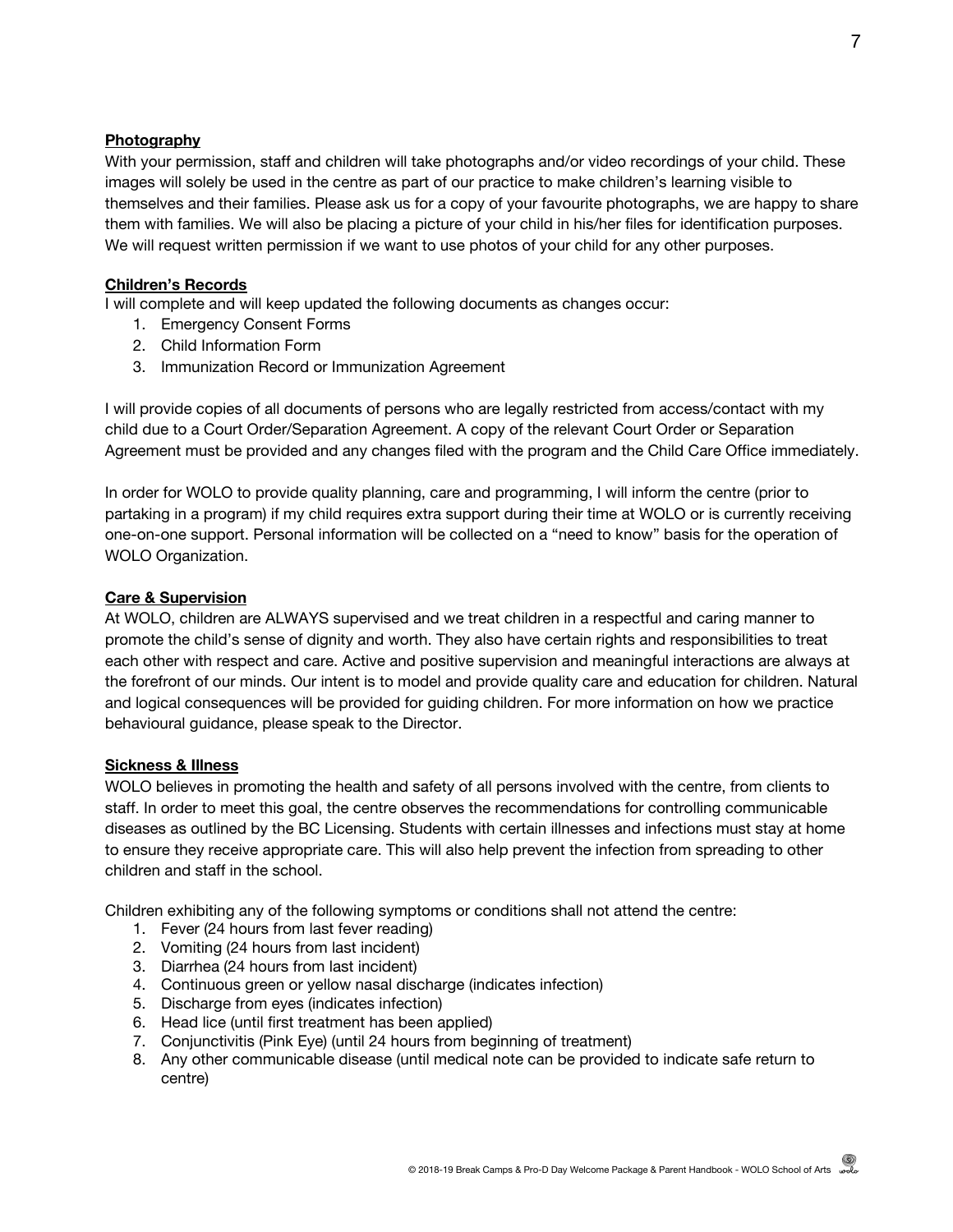Children who develop any of the above symptoms or conditions may be sent home from the centre to the director's office for proper supervision while parents, guardians, or emergency contacts are notified of the immediate need for the child's departure.

Missed lessons that are not cancelled by 24 hours in advance due to sickness or illness before the lesson day are considered last minute cancellations and will not be made up, credited or refunded.

#### **Meals & Snacks**

There is a designated dining area for children to have snack anytime they want. We will all sit together at to eat. A light snack will be provided for students in the after school enrichment portion of the club. We will always have fresh drinking water available and have emergency snacks on hand for children who may need them. Please keep us updated on all allergies, food allergies, sensitivities, and foods to avoid in regards to personal beliefs. Children will be encouraged to wash their hands before and after eating. Please label all personal belongings and containers, water bottles, etc.

#### **Attendance**

You will need to notify the centre within 24 hours or as soon as possible through email. Your child may not attend if he/she has a fever, is vomiting, or having diarrhea in the last 24 hours. Pro-rating or rolling hours over is not permitted. A missed session is a missed session.

- 1. Phone 604 829 1346 OR
- 2. Email [admin@wonderoflearning.ca](mailto:admin@wonderoflearning.ca)

#### **Drop-offs**

When you arrive, it is important that you **sign your child in** and take the opportunity to talk to staff about your child's needs for the day. Take a few moments to settle your child and say goodbye. Please contact the centre 24 hours in advance if your child will be absent. Voicemail is available 24 hours per a day. Drop-off is through the back parking lot of the centre before 9am and through the front entrance of the centre after 9am.

Teachers and admins are not responsible for placing your child's' items in the appropriate areas nor are they expected to stop their engagement or involvement with the children in the room to do so. Please bring your child to the staff or group and leave them engaged in an activity or in a situation that encourages them to become involved.

#### **Pick-up**

Pick Up after 6pm is through the back of the parking lot only. Children must be **signed out at pick up**. You will be greeted by staff who will inform your child that you have arrived. This is a great time to speak to the staff to find out about your child's day. If you have made arrangements for another authorized person to pick up your child please inform staff. If the authorized person picking up your child is not known to the staff, we will need information from you about the person (their name, address, telephone number and a physical description). The person will be asked to provide photo identification to the staff and be expected to sign out your child.

Should the authorized person to pick up a child appear incapable for providing safe care (appears to be impaired by alcohol or drugs), staff will offer to call a friend or relative to pick up the child. In the case an emergency arises during the day, alternate arrangements can be made over the phone.

#### **Unauthorized Person**

If an unauthorized person arrives to pick up your child, the child will remain under the supervision of the childcare staff. The supervisor will explain to him/her the policy, which is the written authorization from the enrolling parent/guardian which is required to release a child. If difficulties arise, all reasonable efforts will be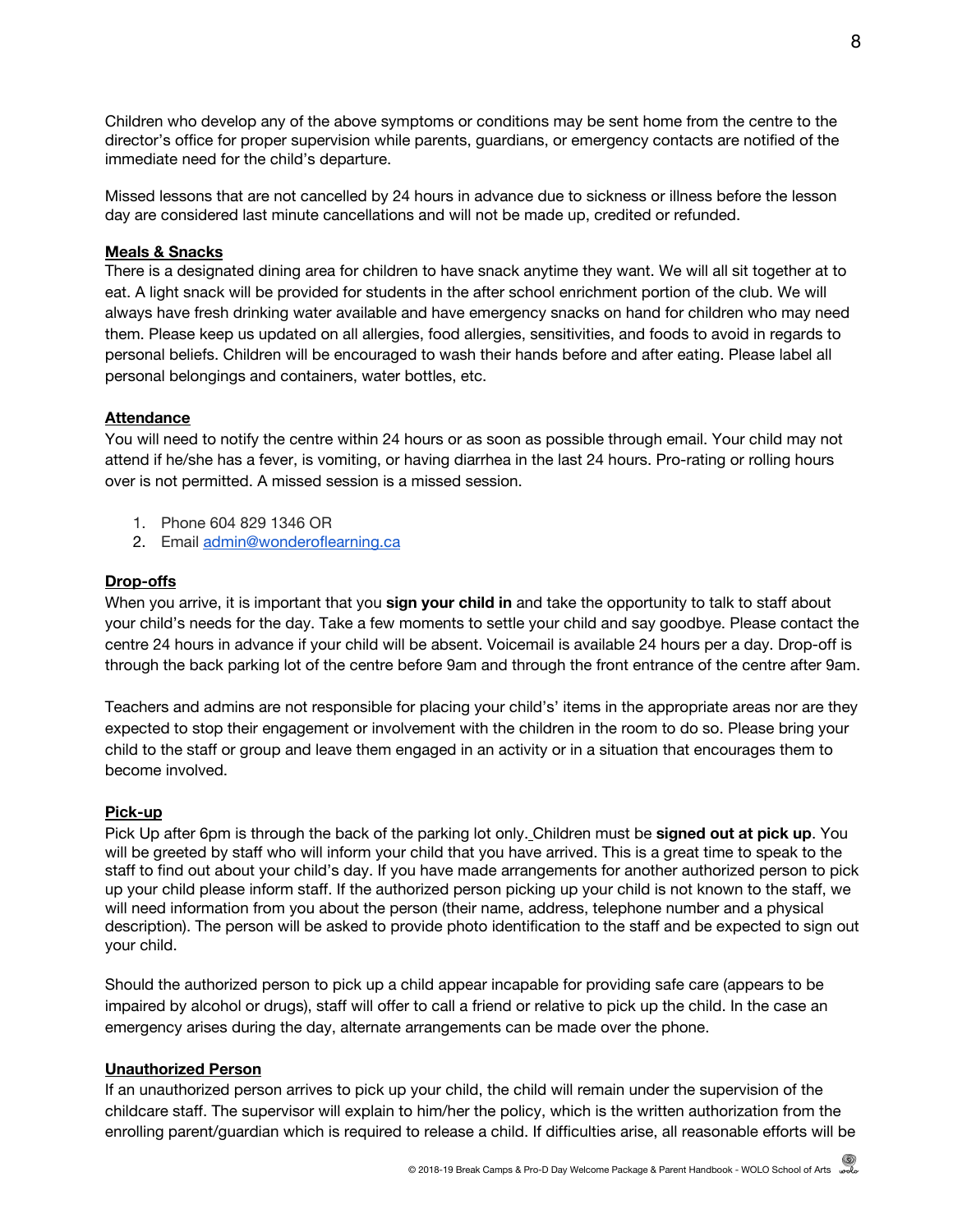made to ensure the safety of the child, other children and the staff. If necessary, the supervisor may need to call the police for assistance.

#### **Late Pick-Up Fee**

A late pick-up fine for another hour will be charged if pickup is late after 5 minutes. You must phone the centre immediately if you will be late picking up your child. Late pick-up will incur a \$15 fee per hour and a late fee will be automatically charged on your behalf through your authorized credit card form.

If any child is not picked up your child by the end of their program, the following procedures will be followed:

- 1. Every effort will be made to reach the parents.
	- a. Please update phone numbers as changes occur.
- 2. Every effort will be made to reach the emergency contact named on the registration form.
	- a. Please be sure to fill out this portion of the registration form.
- 3. In the event that the staff has been unable to contact a parent or the emergency contacts and no one has arrived to pick up the child, the Emergency Care Office at the Ministry of Children and Families will be notified, in accordance with licensing regulations.

#### **Custody & Access**

If parents live separately, WOLO expects that the information provided by the enrolling parent is accurate. Without a custody agreement or court order on file at the centre, staff cannot deny access to the non-enrolling parent. If one of the parents is not authorized, the policy on unauthorized persons will be followed. If custody has not been legally determined and conflict between the parents and/or their family members is evident, the centre may not be able to care for the child unless both parents and/or other family members sign a written agreement confirming details re: authorization for pick up and access to information about the child. If a family has a custody agreement or court order, a copy must be provided to be placed in the child's file.

#### **Field Trips**

The children may be taken on a variety of program outings. All trips will be carefully planned and supervised. Parents will be informed prior to the scheduled date, with the exception of impromptu field trips in the neighbourhood and nearby parks. Children will, on occasion, travel on public transportation or on chartered buses.

#### **Clothing & Possessions**

Families will need to ensure ALL items brought to the centre are marked with the child's first name and last initial, including food items, water bottles, etc. As the children participate in a variety of indoor and outdoor activities each day, it is preferable that your child wears washable, comfortable clothing that is weather appropriate.

Please provide the following:

- 1. A pair of soft, skid-proof indoor shoes (to remain in their backpack)
- 2. A change of clothes.
- 3. Personal water bottle.
- 4. All shoes, boots and clothing are to be labeled to prevent loss.
- 5. The centre is not responsible for any lost items. A lost and found bin will be available for items found.
- 6. Electronic toys and toys from home are not allowed at the centre.
- 7. Please check your child's backpack regularly for notices, book orders, receipts, etc.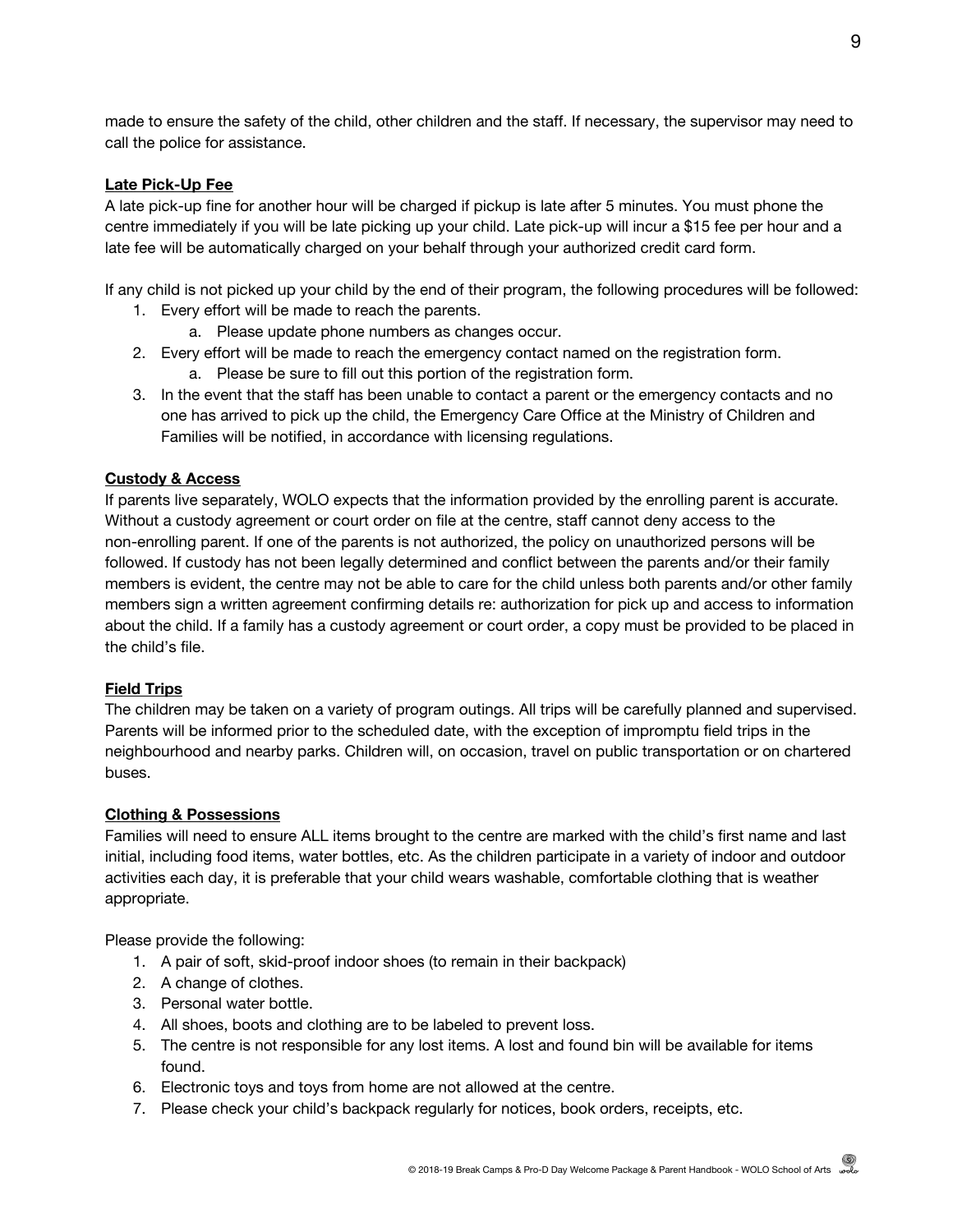#### **Behaviour Guidance**

Each child will be encouraged and supported to develop positive adult & peer relationships. Our goal is to provide a safe and healthy learning environment in which each child feels secure, is able to develop new friendships and social skills.

Families can expect the staff to:

- 1. Acknowledge children's feelings and seek their input in all areas.
- 2. Offer activities and materials that are developmentally appropriate.
- 3. Demonstrate respectful affection and care to each child.
- 4. Give verbal direction and redirection as the main way of guiding children.

Some of our guidance strategies include being proactive and offering an enriched and stimulating environment to ward off boredom.

Our guidance philosophy includes:

- 1. Encouraging children to communicate their needs, feelings, and desires clearly to a. peers and teachers.
- 2. Including all children in setting new rules, provocation planning, etc.
- 3. Establishing clear and realistic expectations and boundaries with input and understanding from children.
- 4. Modeling respectful and positive behaviour.
- 5. Rewarding positive behaviour with recognition and praise.
- 6. Establishing consequences for specific actions with input from children (including
- 7. natural and logical consequences).
- 8. Creating verbal and written social contract within groups.
- 9. Creating written social contacts with children who need special attention.
- 10. Making all activities and events developmentally appropriate.

Some prevention strategies include:

- 1. Establishing clear, consistent, and simple limits.
- 2. Providing choices.
- 3. Allowing time for children to respond to expectations.
- 4. Using positive reinforcement with words and gestures.
- 5. Encouraging children to use their teachers as a resource and ask for help.

We do not under any circumstances punish, use time-outs or belittle any of the children. Staff will not under any circumstances: hit, restrain, spank, withhold the use of a toilet, food or rest as a form of punishment. Should any situations arise, we will investigate the situation and appropriate action will be taken.

We encourage parents/guardians to ask about guidance and discipline methods at the tour or at anytime as any questions arise. We are committed to working with families and enhancing our knowledge of child development and positive approaches to child rearing practices.

#### **Care Plans**

At WOLO, we accept and welcome children and families of all abilities. Our program supports the inclusion of children who have additional support needs of a physical, social or emotional nature. Should a child require extra support, a care plan shall be made in consultation with the teachers and health care professional or provided by the families. \*The strategies stated for guiding and caring may not be applicable to children who are on a behavior modification program.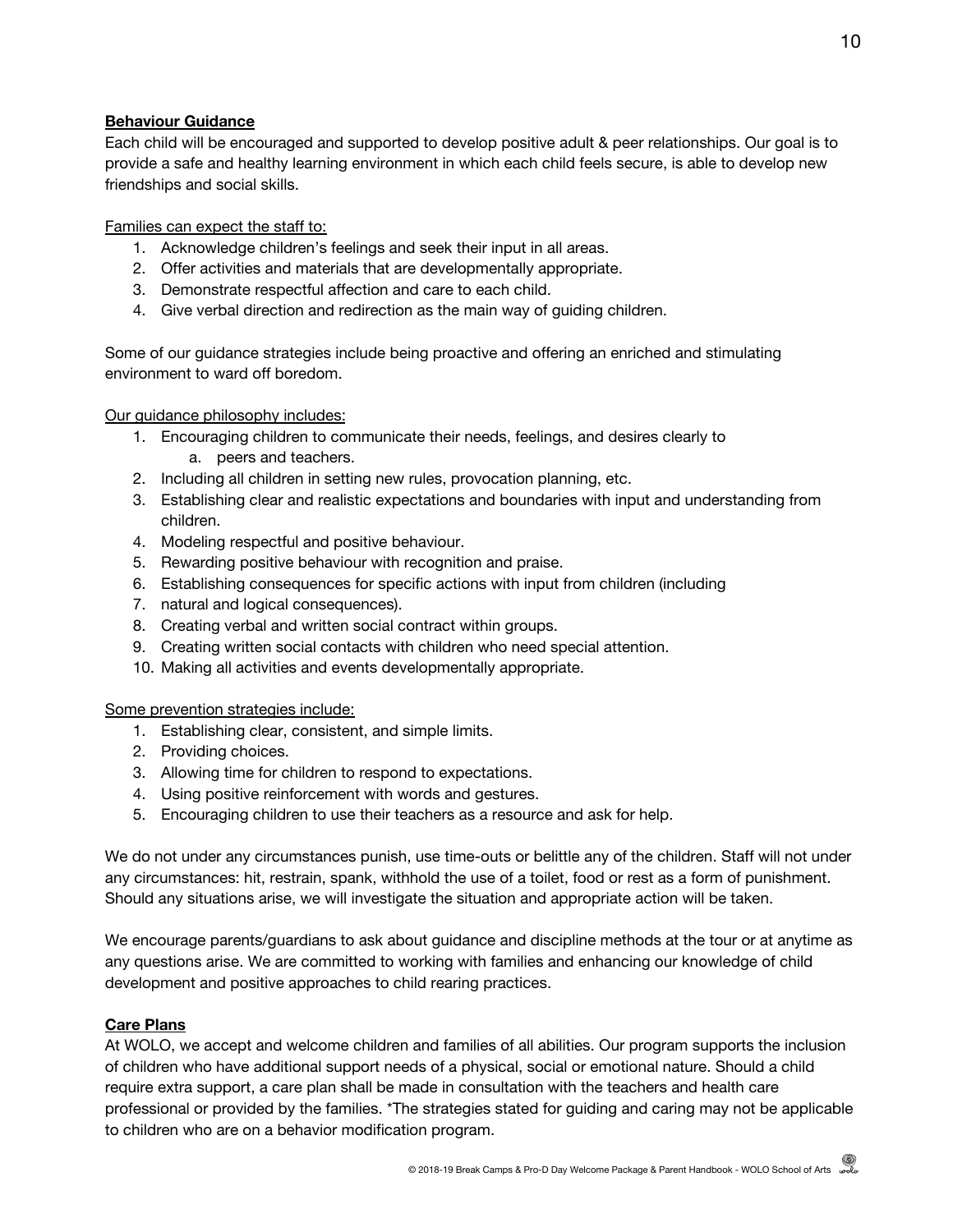#### **Emergency Procedures**

In the event of an emergency where it is not safe to stay on or near the premises, families may pick up or seek their children at our emergency meeting point located 450 metres away at Glen Park (3999 Glen Drive, between East 23rd and East 24th Avenue). Please refer to our Emergency Procedures Plan Handbook for more detailed information.

### **REFERRAL PROGRAM**

#### **Refer a new student!**

Refer a new student who signs up for a week-long camp and receive a free complimentary piano lesson!

#### **Write a review!**

Write an awesome testimonial on Facebook and/or Google and receive \$25 worth of credits.

# **SAFETY & HEALTH CHECKLIST**

- ❏ For a full-day camp, I will send a snack with my child and if attending between the hours of 11:00am and 12:00pm, I will send a lunch.
- ❏ I will sign my child in and out on the Sign In/Out sheet posted by the program entrance.
- ❏ To attend the program, my child must be well enough to participate in all aspects of the program including outdoor play.
- ❏ WOLO strives to be a fully inclusive environment for children and families from all different backgrounds and circumstance. The centre would request the family provides detailed information on the child's specific needs so staff can make every attempt to ensure the child's success while attending the program. Children with needs that dictate the need for an aide are welcome to attend with their aide. I will disclose any information in regards to my child requiring specific needs, extra support or is currently having one-on-one support.
- ❏ I will advise the staff immediately upon any change or event which may affect my child's health, mood or behaviour.
- ❏ In order to safeguard the health and safety of all, I understand that the Director or designate and staff have the right to exclude my child from the program temporarily without notice should my child appear unwell. Upon the staff request, I will provide written medical clearance from a physician before my child is readmitted.
- ❏ In the event of an emergency requiring medical attention, every attempt will be made to notify parents immediately.
- ❏ The staff (trained in First Aid and CPR) will use their best judgment, always erring on the side of caution, when taking appropriate action.
- ❏ If I wish for prescription or non-prescription medication (including dietary supplements) to be administered to my child, I will provide written instructions, on the form available from the staff, authorization from a physician and the medication in its original bottle.